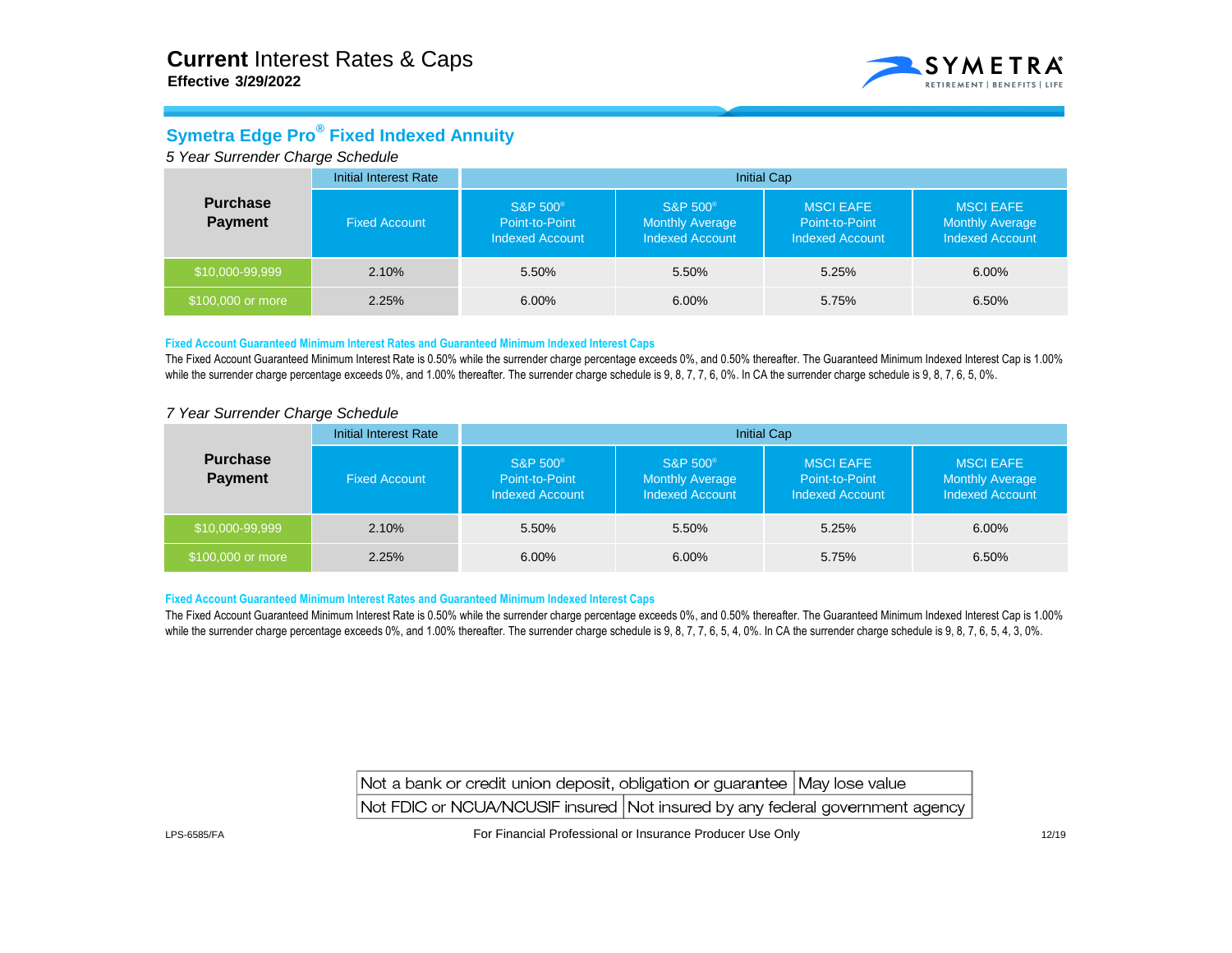#### **Effective 3/29/2022**

# **Symetra Custom 5 Fixed Annuity**

|                                    | With Guaranteed Return of Purchase Payment |                                                       |                                    |                                          |                                                       |  |  |  |
|------------------------------------|--------------------------------------------|-------------------------------------------------------|------------------------------------|------------------------------------------|-------------------------------------------------------|--|--|--|
| 5 Year<br><b>Guaranteed Period</b> | <b>Base Interest Rate</b><br>(Years 1-5)   | Effective 5-Year<br>Interest Rate <sup>2</sup>        | 5 Year<br><b>Guaranteed Period</b> | <b>Base Interest Rate</b><br>(Years 1-5) | <b>Effective 5-Year</b><br>Interest Rate <sup>2</sup> |  |  |  |
| \$25,000-49,999                    | 2.35%                                      | 2.35%                                                 | \$25,000-49,999                    | 2.25%                                    | 2.25%                                                 |  |  |  |
| \$50,000-99,999                    | 2.65%                                      | 2.65%                                                 | \$50,000-99,999                    | 2.50%                                    | 2.50%                                                 |  |  |  |
| \$100,000-249,999                  | 2.85%                                      | 2.85%                                                 | \$100,000-249,999                  | 2.70%                                    | 2.70%                                                 |  |  |  |
| \$250,000 or more                  | 2.85%                                      | 2.85%                                                 | \$250,000 or more                  | 2.70%                                    | 2.70%                                                 |  |  |  |
|                                    |                                            |                                                       |                                    |                                          |                                                       |  |  |  |
| 3 Year<br><b>Guaranteed Period</b> | <b>Base Interest Rate</b><br>(Years 1-3)   | <b>Effective 5-Year</b><br>Interest Rate <sup>2</sup> | 3 Year<br><b>Guaranteed Period</b> | <b>Base Interest Rate</b><br>(Years 1-3) | <b>Effective 5-Year</b><br>Interest Rate <sup>2</sup> |  |  |  |
| \$25,000-49,999                    | 3.40%                                      | 2.33%                                                 | \$25,000-49,999                    | 3.15%                                    | 2.18%                                                 |  |  |  |
| $550,000-99,999$                   | 3.80%                                      | 2.57%                                                 | \$50,000-99,999                    | 3.55%                                    | 2.42%                                                 |  |  |  |

#### **Guaranteed Minimum Interest Rates**

The Guaranteed Minimum Interest Rate is 0.75% during the surrender charge period and 0.75% thereafter. When the initial guaranteed interest rate period ends, you should generally anticipate the interest rate to reset at or near the Guaranteed Minimum Interest Rate(s) stated in the contract. Withdrawal amounts above 10% of the contract value per contract year are subject to a surrender charge based on a five-year decreasing surrender charge schedule of 7%, 7%, 7%, 6%, 5%, and then 0%.

\$100,000-249,999 4.15% 2.78% \$100,000-249,999 3.90% 2.63%

\$250,000 or more **4.15%** 4.15% **2.78%** 3250,000 or more 3.90% 2.63%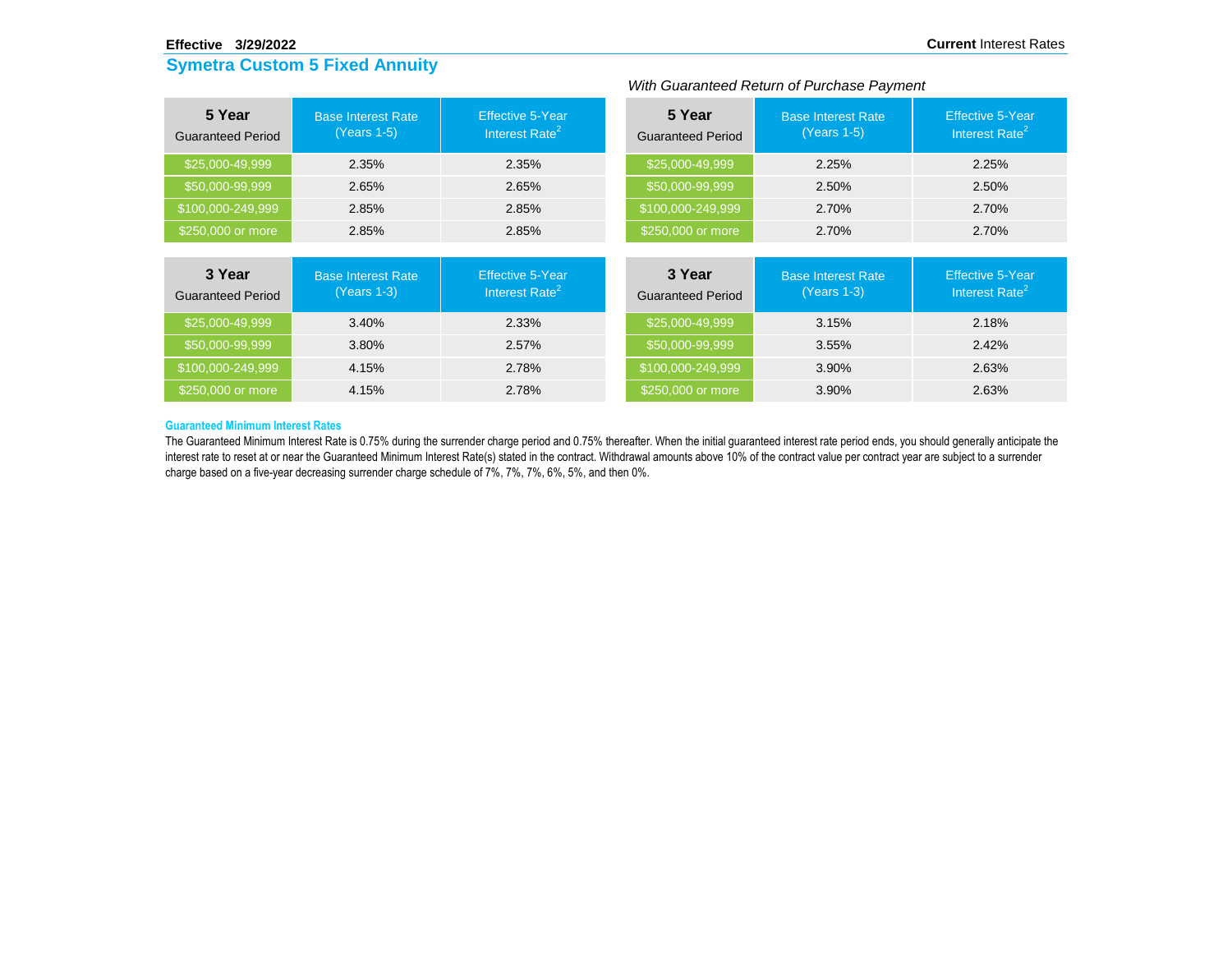#### **Effective 3/29/2022**

## **Symetra Custom 7 Fixed Annuity**

| 7 Year<br><b>Guaranteed Period</b> | 1st Year<br>Interest Rate <sup>1</sup> | <b>Base Interest Rate</b><br>(Years 2-7) | <b>Effective 7-Year</b><br>Interest Rate <sup>2</sup> | 7 Year<br><b>Guaranteed Period</b> | 1st Year<br>Interest Rate <sup>1</sup> | <b>Base Interest Rate</b><br>(Years 2-7) | <b>Effective 7-</b><br>Interest Ra |  |  |
|------------------------------------|----------------------------------------|------------------------------------------|-------------------------------------------------------|------------------------------------|----------------------------------------|------------------------------------------|------------------------------------|--|--|
| \$10,000-49,999                    | 2.80%                                  | 2.30%                                    | 2.37%                                                 | \$10,000-49,999                    | 2.70%                                  | 2.20%                                    | 2.27%                              |  |  |
| \$50,000-99,999                    | 3.10%                                  | 2.60%                                    | 2.67%                                                 | \$50,000-99,999                    | 2.95%                                  | 2.45%                                    | 2.52%                              |  |  |
| \$100,000-249,999                  | 3.30%                                  | 2.80%                                    | 2.87%                                                 | \$100,000-249,999                  | 3.15%                                  | 2.65%                                    | 2.72%                              |  |  |
| \$250,000 or more                  | 3.30%                                  | 2.80%                                    | 2.87%                                                 | \$250,000 or more                  | 3.15%                                  | 2.65%                                    | 2.72%                              |  |  |

## *With Guaranteed Return of Purchase Payment*

| 7 Year<br><b>Guaranteed Period</b> | <b>1st Year</b><br>Interest Rate <sup>1</sup> | <b>Base Interest Rate</b><br>(Years 2-7) | <b>Effective 7-Year</b><br>Interest Rate <sup>2</sup> |  |
|------------------------------------|-----------------------------------------------|------------------------------------------|-------------------------------------------------------|--|
| \$10,000-49,999                    | 2.70%                                         | 2.20%                                    | 2.27%                                                 |  |
| \$50,000-99,999                    | 2.95%                                         | 2.45%                                    | 2.52%                                                 |  |
| \$100,000-249,999                  | 3.15%                                         | 2.65%                                    | 2.72%                                                 |  |
| \$250,000 or more                  | 3.15%                                         | 2.65%                                    | 2.72%                                                 |  |

| 5 Year<br><b>Guaranteed Period</b> | 1st Year<br>Interest Rate <sup>1</sup> | <b>Base Interest Rate</b><br>$(Years 2-5)$ | <b>Effective 7-Year</b><br>Interest Rate $^2$ | 5 Year<br><b>Guaranteed Period</b> | 1st Year<br>Interest Rate' | <b>Base Interest Rate</b><br>$(Years 2-5)$ | <b>Effective 7-Year</b><br>Interest Rate <sup>2</sup> |
|------------------------------------|----------------------------------------|--------------------------------------------|-----------------------------------------------|------------------------------------|----------------------------|--------------------------------------------|-------------------------------------------------------|
| \$10,000-49,999                    | 3.50%                                  | 3.00%                                      | 2.42%                                         | \$10,000-49,999                    | 3.45%                      | 2.95%                                      | 2.39%                                                 |
| \$50,000-99,999                    | 3.80%                                  | 3.30%                                      | 2.64%                                         | \$50,000-99,999                    | 3.70%                      | $3.20\%$                                   | 2.56%                                                 |
| \$100,000-249,999                  | 4.10%                                  | 3.60%                                      | 2.85%                                         | \$100,000-249,999                  | 3.90%                      | 3.40%                                      | 2.71%                                                 |
| \$250,000 or more                  | 4.10%                                  | 3.60%                                      | 2.85%                                         | \$250,000 or more                  | 3.90%                      | 3.40%                                      | 2.71%                                                 |

| 3 Year<br><b>Guaranteed Period</b> | 1st Year<br>Interest Rate <sup>1</sup> | <b>Base Interest Rate</b><br>$(Years 2-3)$ | Effective 7-Year<br>Interest Rate <sup><math>2</math></sup> | 3 Year<br><b>Guaranteed Period</b> | 1st Year<br>Interest Rate <sup>1</sup> | <b>Base Interest Rate</b><br>$(Years 2-3)$ | <b>Effective 7-Year</b><br>Interest Rate <sup>2</sup> |
|------------------------------------|----------------------------------------|--------------------------------------------|-------------------------------------------------------------|------------------------------------|----------------------------------------|--------------------------------------------|-------------------------------------------------------|
| \$10,000-49,999                    | 4.35%                                  | 3.85%                                      | 2.14%                                                       | \$10,000-49,999                    | 4.30%                                  | 3.80%                                      | 2.12%                                                 |
| \$50,000-99,999                    | 4.80%                                  | 4.30%                                      | 2.33%                                                       | \$50,000-99,999                    | 4.55%                                  | 4.05%                                      | $2.22\%$                                              |
| \$100,000-249,999                  | 5.10%                                  | 4.60%                                      | 2.45%                                                       | \$100,000-249,999                  | 4.80%                                  | 4.30%                                      | 2.33%                                                 |
| \$250,000 or more                  | 5.10%                                  | 4.60%                                      | 2.45%                                                       | \$250,000 or more                  | 4.80%                                  | 4.30%                                      | 2.33%                                                 |

### **Guaranteed Minimum Interest Rates**

The Guaranteed Minimum Interest Rate is 0.75% during the surrender charge period and 0.75% thereafter. When the initial guaranteed interest rate period ends, you should generally anticipate the interest rate to reset at or near the Guaranteed Minimum Interest Rate(s) stated in the contract. Withdrawal amounts above 10% of the contract value per contract year are subject to a surrender charge based on a seven-year decreasing surrender charge schedule of 8%, 8%, 7%, 7%, 6%, 5%, 4% and then 0%.